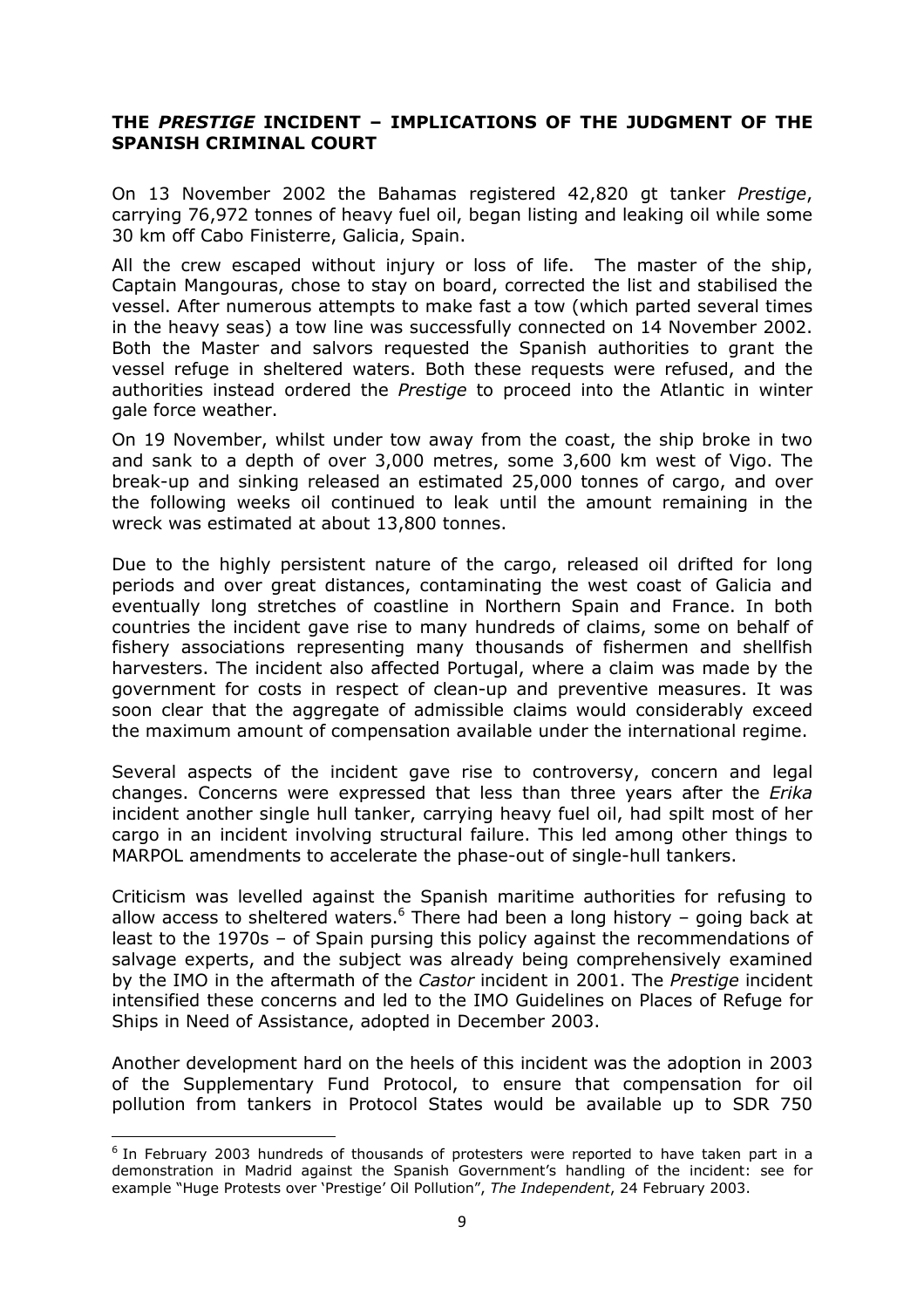million. The Protocol is now in force in all European States as well as in a number of others.

One of the most controversial aspects of the incident concerned the treatment of the master by the Spanish authorities, and the criminal proceedings brought against him. On his arrival ashore he was arrested, detained and charged with criminal offences relating to pollution and disobedience of the Spanish administrative authorities. Many observers found it hard to understand the basis of these charges. Under international law monetary penalties only could be imposed for any pollution offence unless he were found guilty of a 'wilful and serious act of pollution'.<sup>7</sup> However, he was transferred to jail where he remained for 83 days and was released only on payment of bail of €3m. He was then obliged to remain in Spain, reporting daily to a local police station, and was not able to return permanently to Greece until March 2005. His treatment in this manner attracted much criticism and led to the adoption later that year of the IMO Guidelines on Fair Treatment of Seafarers.

# Criminal proceedings in Spain

Shortly after the incident, the Criminal Court in Corcubión started an investigation into the cause of the incident.

As in other countries with a legal system which follows civil law principles rather than common law traditions, the criminal court had power to determine not only criminal liabilities but also any civil liability for claims arising from criminal acts. Indeed, once a criminal action has been brought, civil actions based on substantially the same facts, whether against the same defendants or other parties, cannot be pursued until final judgment has been given in the criminal proceedings. Civil claims were therefore filed in the criminal proceedings, and the London Club deposited in the same court the CLC limitation amount of some €22.8 million.

A total of 2,531 claims were filed in the criminal proceedings, including an action brought by the Spanish Government on behalf not only of itself but also of local and regional authorities, and a number of other claimants. The total amount claimed in the Spanish proceedings is  $\epsilon$ 2,317 million, approximately half of which is for pure environmental damage or "moral" damage.

In July 2010 the Corcubión court decided that four persons should stand trial for criminal and civil liability, namely the master, the chief officer and the chief engineer of the ship, and the official who had refused access into a place of refuge in Spain. The court decided that various other parties, including the London Club, the 1992 Fund, the shipowner, the ship managers and the Spanish Government would be vicariously liable for any civil liability found on the part of the four defendants. The proceedings were transferred to another court, the Audiencia Provincial in La Coruña, where the hearing of the criminal trial took place between 16 October 2012 and July 2013.

 $\overline{a}$ 

 $7$  UNCLOS Art 230.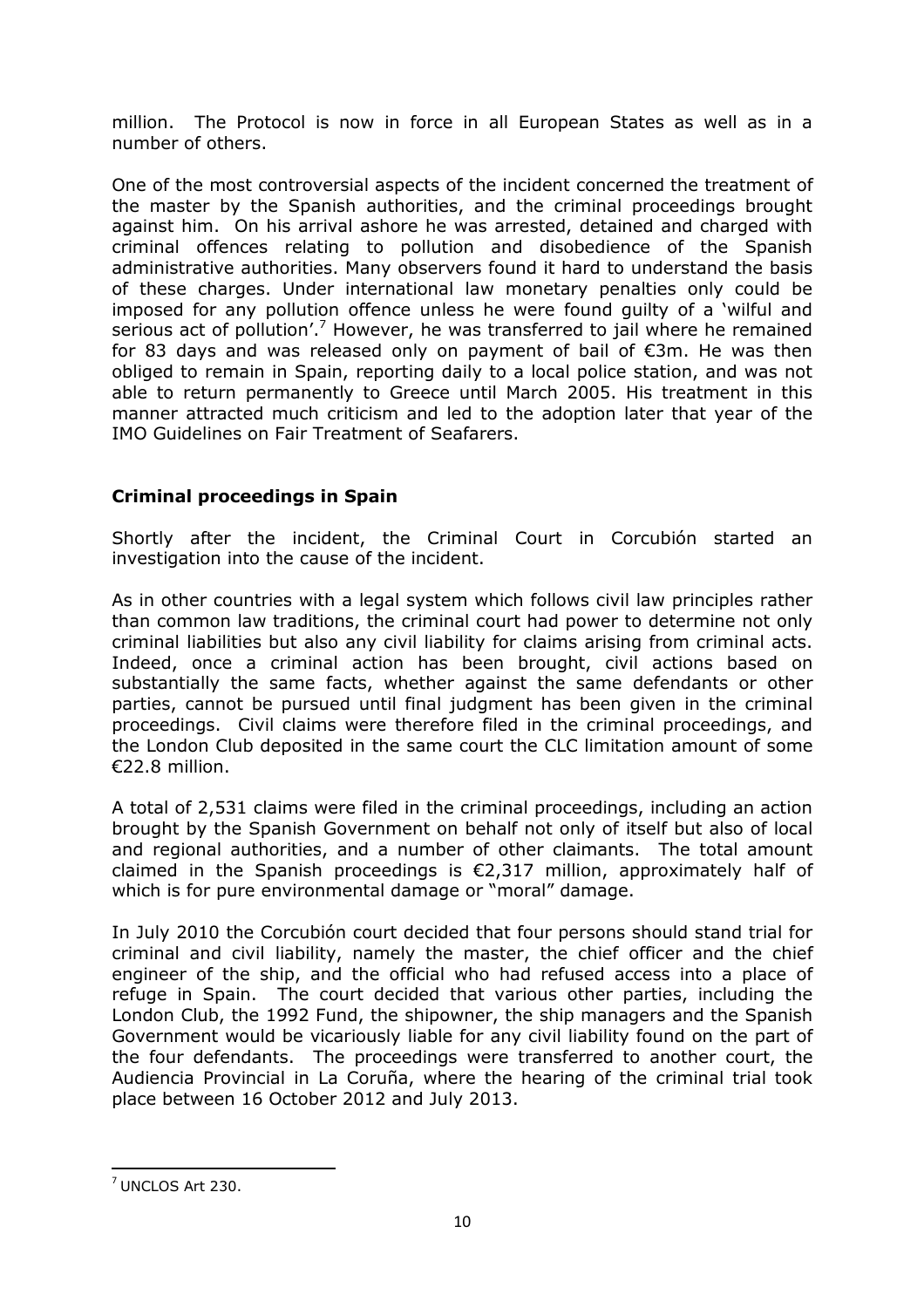### Direct actions – proceedings in the UK

While the Spanish proceedings were in progress the Club took steps in the UK to obtain declarations that claims against it by Spain and France, and pursued by way of direct action independently of CLC, could be brought only on the terms of the Club rules. That would mean, among other things, that such claims would be subject to arbitration in London and to the terms of cover, including "paid to be paid" condition precedent to the Club's liability.

Separate arbitrations were brought against Spain and France, in which neither State participated. Each of these arbitrations resulted in an award substantially in the Club's favour.

Subsequently the Club applied to the High Court for judgments in the terms of the awards, to facilitate recognition and enforcement of the decisions reached. France and Spain resisted these applications, alleging lack of jurisdiction on the grounds of state immunity, and also on the merits. In court they challenged the jurisdiction of the arbitration tribunal, contending that they were not bound by the arbitration agreement in the Club rules, as their direct action rights were, in their submission, independent rights under Spanish law rather than contractual rights subject to arbitration.

After hearing expert evidence on the relevant Spanish legislation the Court (Mr Justice Hamblen) held that although Spain's rights of direct action arose by virtue of that legislation, they did not exist independently of the contract of insurance and were subject to its terms. The Court also dismissed Spain's arguments of sovereign immunity and non-arbitrability of the issues in dispute. In conclusion it granted the Club's applications for judgments to be entered in the terms of the arbitration awards.

Judgment was given on 22 October 2013, less than a month before judgment of the Criminal Court in La Coruña.

## Judgment of the Criminal Court in La Coruña

The court in La Coruña gave judgment on 13 November 2013, eleven years to the day after the original casualty.

The court held that none of the defendants was criminally liable for damage to the environment. The master was convicted of an offence of disobeying an order from the authorities to co-operate in the towage of the vessel out to sea. He was sentenced to nine months in prison, but he will not have to serve this sentence in view of the time for which he was detained after the incident.

The court's conclusions were based on the following findings:

- (i) The vessel suffered a structural failure due to defective maintenance.
- (ii) The structural defects were not visible, and the master and crew were unaware of them.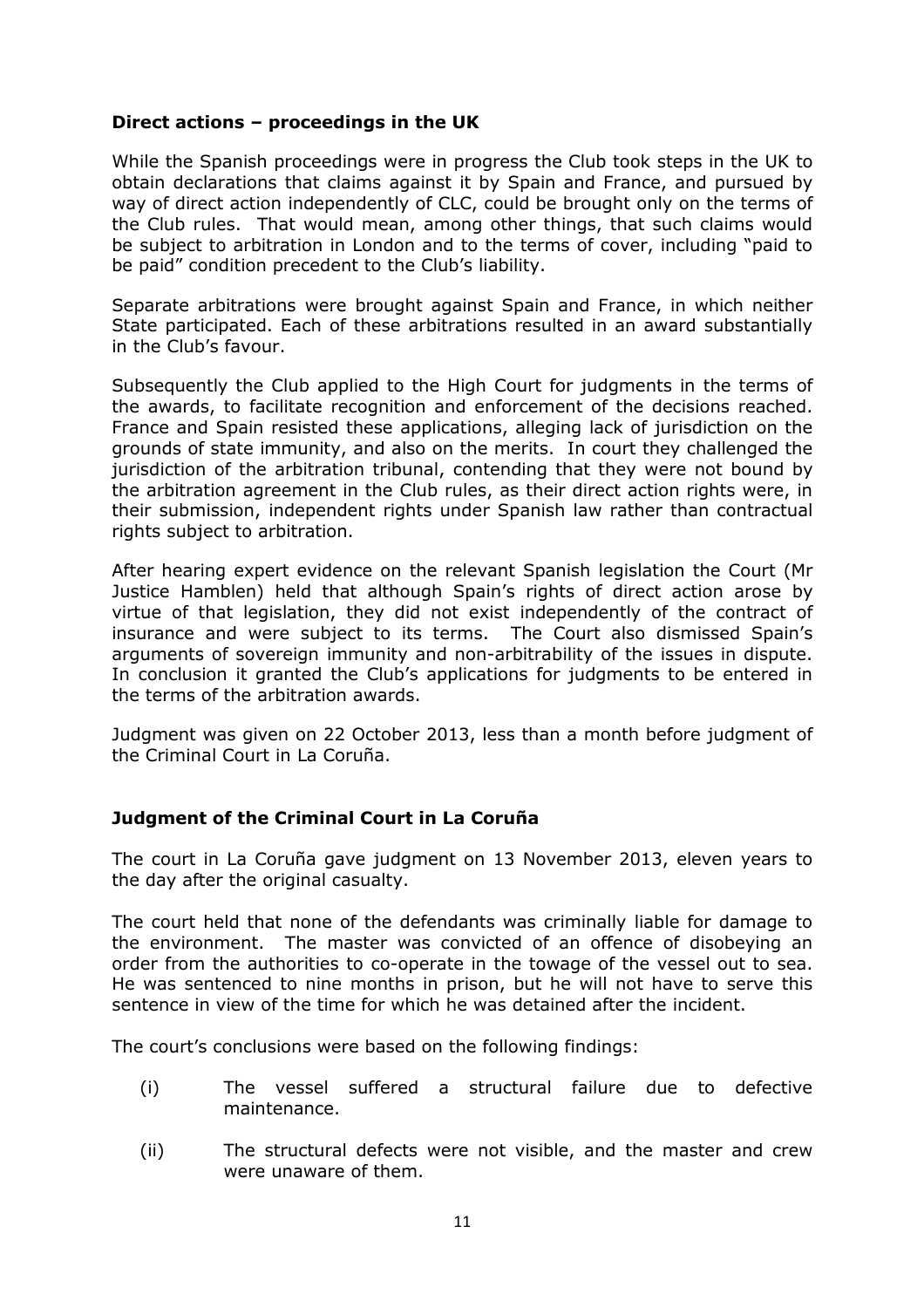- (iii) All the vessel's documents were in order. There was no evidence that the master or crew could have known that the vessel's structural condition was defective, or that they undertook an imprudent or risky voyage.
- (iv) It could not be established precisely what might have been the cause of what happened, or what would have been the appropriate response to the incident.
- (v) It was apparently clear that inspections by the vessel's classification society, ABS, were defective. (However, ABS was not a defendant in the criminal proceedings, as Spanish law did not provide at the time of the incident for corporate criminal liability.)
- (vi) The decision of the Director General of Merchant Marine to order the towage of the ship offshore was of debatable merit, but the court considered that it was a technically informed professional decision, was partially effective, and was logical and cautious.
- (vii) The court was not satisfied that it would have been viable to provide a place of refuge, or that this would have been a less harmful course than towing the vessel offshore.
- (viii) The fact that the decision taken might not have been successful did not mean that it was unlawful or had any criminal implications.
- (ix) The master did not comply with an order from the authorities to take a towing line. This could not be justified, especially in an emergency, and was to be considered a criminal offence.

These conclusions of the criminal court have had serious implications for claimants seeking compensation. The court held that it could find civil liability only for the consequences of a criminal act. The only criminal offence it found was disobedience on the part of the master, but this was not the cause of the damage. The court was therefore unable to determine any civil claims arising from the incident, and could not award compensation.

The court decided that the limitation fund deposited by the London Club was at the Club's disposal, subject to any appeal to the Supreme Court (Court of Cassation). The period allowed for filing appeals has only recently started running, as it began only after the judgment had been translated into Greek and been served on the master. A number of parties have indicated that they intend to appeal.

If the Supreme Court upholds the judgment, claimants whose claims have not been settled out of court, and who wish to pursue legal action, will have to commence fresh proceedings in the civil courts.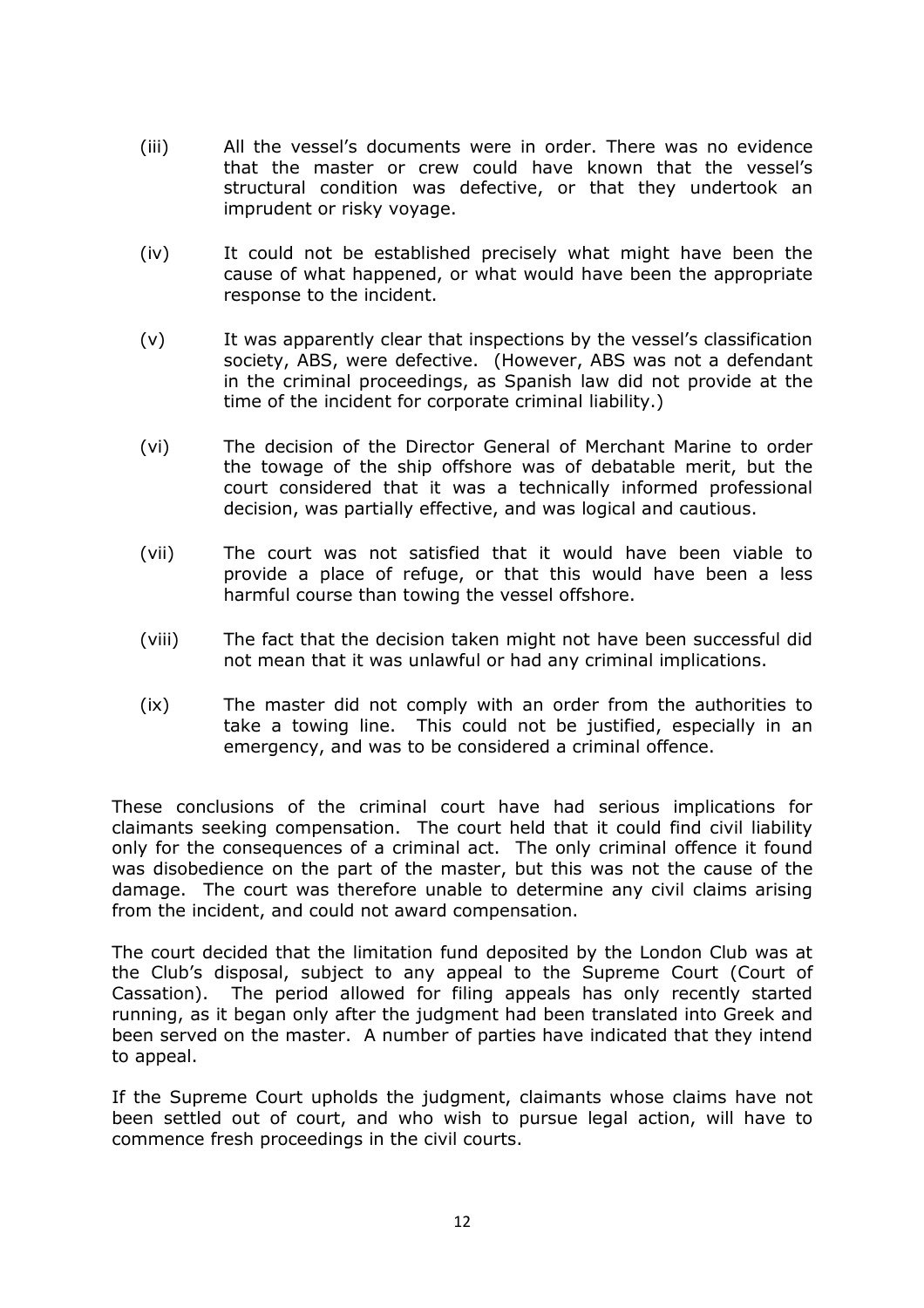## Implications of the judgment

News items following the judgment reported hostile reactions, especially from environmental groups.

Greenpeace reportedly described the decision as providing "a carte blanche to the oil industry to threaten the environment and citizens". The Spanish group Equo complained that more senior officials had not be put on trial for the decision to refuse the ship refuge, and found it scandalous that no one had been held responsible for the country's worst ever environmental disaster.

Responses of this kind reflect the sentiments which serious oil spills have often engendered. Unfortunately these sentiments, and the demand for heads to roll in criminal proceedings, contribute to the dissatisfaction of which environmental campaigners complain.

The fact is that few major transport accidents have resulted from a single cause. The main hazards have long been identified and guarded against by safety standards, the reach of which is now so wide that rarely if ever will a single dominant cause find its way round them. A more common scenario is an accident resulting from a fateful concatenation of contributory factors, each initially unrelated, individually unable to spell misfortune, and more able, for that reason, to slip through the protective mesh.

Further advances in safety require these complex situations to be expertly analysed and objectively understood. Criminal proceedings are not a process well adapted to achieving that end. When it is found that various straws have combined to break the back of a camel, it should be no surprise if there are difficulties in deciding which of them, if any, should be singled out for criminal liability.

The nearest the court came to assigning a primary cause was in its finding of a clear defect in ABS's inspections. Recourse actions against ABS have been brought both by Spain in the courts of New York and by France in the Court of First Instance in Bordeaux.

The proceedings in New York were dismissed by the Court of Appeals in August 2012 for lack of proof of recklessness. Spain has not appealed against this ruling, which is therefore final. It has left open the question whether a duty even exists to coastal states to avoid reckless behaviour.

The proceedings in Bordeaux were dismissed at first instance in March 2014 on grounds on sovereign immunity. The basis of the court's decision was its finding that a close relationship existed between the classification services provided by ABS on a commercial basis to the owners of the ship and the flag state control function which it undertook on behalf of the Bahamas Maritime Authority.

The obstacles which have confronted these recourse actions against ABS have highlighted questions about the role of classification societies in ship safety. If the shipping industry relies on their inspections and maintenance recommendations, and coastal states have a public interest in their work being conducted with appropriate care, there may be some concerns that there are doubts whether they owe a duty even to avoid recklessness, let alone to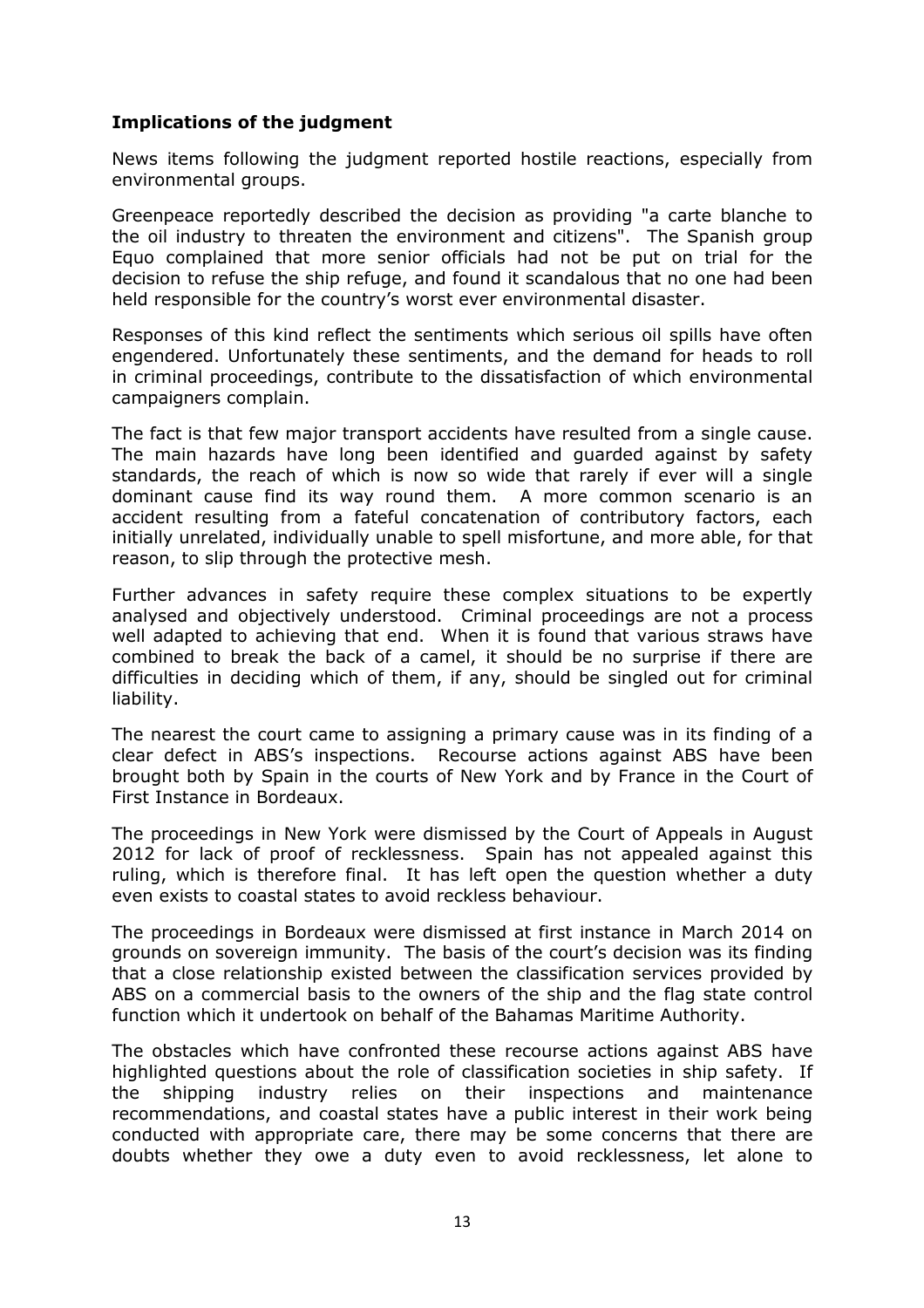exercise due care, and that sovereign immunity may prevent them being held to account.

Of course, classification societies have their own view of the proper extent of their responsibilities – this is a subject in its own right, and beyond the scope of this paper. What can be said at this point, so far as the Prestige is concerned, is that the relevant inspections took place well over a decade ago, and that much has happened since then to prevent recurrences of structural failure at sea. Incidents of this kind are fortunately now far rarer than was the case in the 1970s, or even the 1990s. This has been achieved not by assigning blame, but by improved understanding of the causes of accidents, and corresponding development of safety standards.

Similar comments apply to the proper functioning of compensation arrangements. The Prestige case has highlighted the fact that criminal proceedings are not well adapted to claims for compensation.

As noted earlier, restrictions apply in Spain (and indeed in other jurisdictions with a similar legal system) to civil actions based on substantially the same facts as criminal proceedings which are still in progress. This is understandable as there is a risk, otherwise, of criminal proceedings being prejudiced by civil actions, especially as these are normally subject to different rules of procedure and evidence.

However it may be suggested that prejudice of this kind is really only a risk if civil actions are brought in which claimants make allegations of fault. From the outset, the Civil Liability and Fund Conventions were designed as strict liability regimes in which rights to compensation do not depend on fault. Indeed, apart from exceptional cases such as war, these rights do not depend on the cause of the incident at all. The only facts which claimants need to show are that they have suffered pollution damage as a result of the escape or discharge of persistent oil from a tanker. These facts can be established without going into the question of how the incident was caused, or who, if anyone, was at fault.

It would appear that problems arise only if claimants make allegations of fault with the object of "breaking" the owner's right to limit liability and/or of depriving other defendants of the benefit of the channelling provisions: these provisions may exclude their liability, under CLC or other laws, but do not apply if the incident was caused by conduct on their part similar to that which will deprive the owner of limitation. Under CLC 92 this requires the claimant to prove personal misconduct involving intent, or recklessness with knowledge that the damage was likely to result. In principle such cases should be rare in the extreme.

Claimants who make these allegations not only undertake a heavy burden of proof but need to consider what benefit they gain even if they succeed. If the compensation available from the IOPC Funds is sufficient to pay established claims in full, the claimants derive no financial benefit. On the contrary, by breaking the owner's right of limitation they merely complicate their own right of recovery from the Funds, which will then be liable only after the claimants have taken all reasonable steps to obtain satisfaction of their rights under CLC.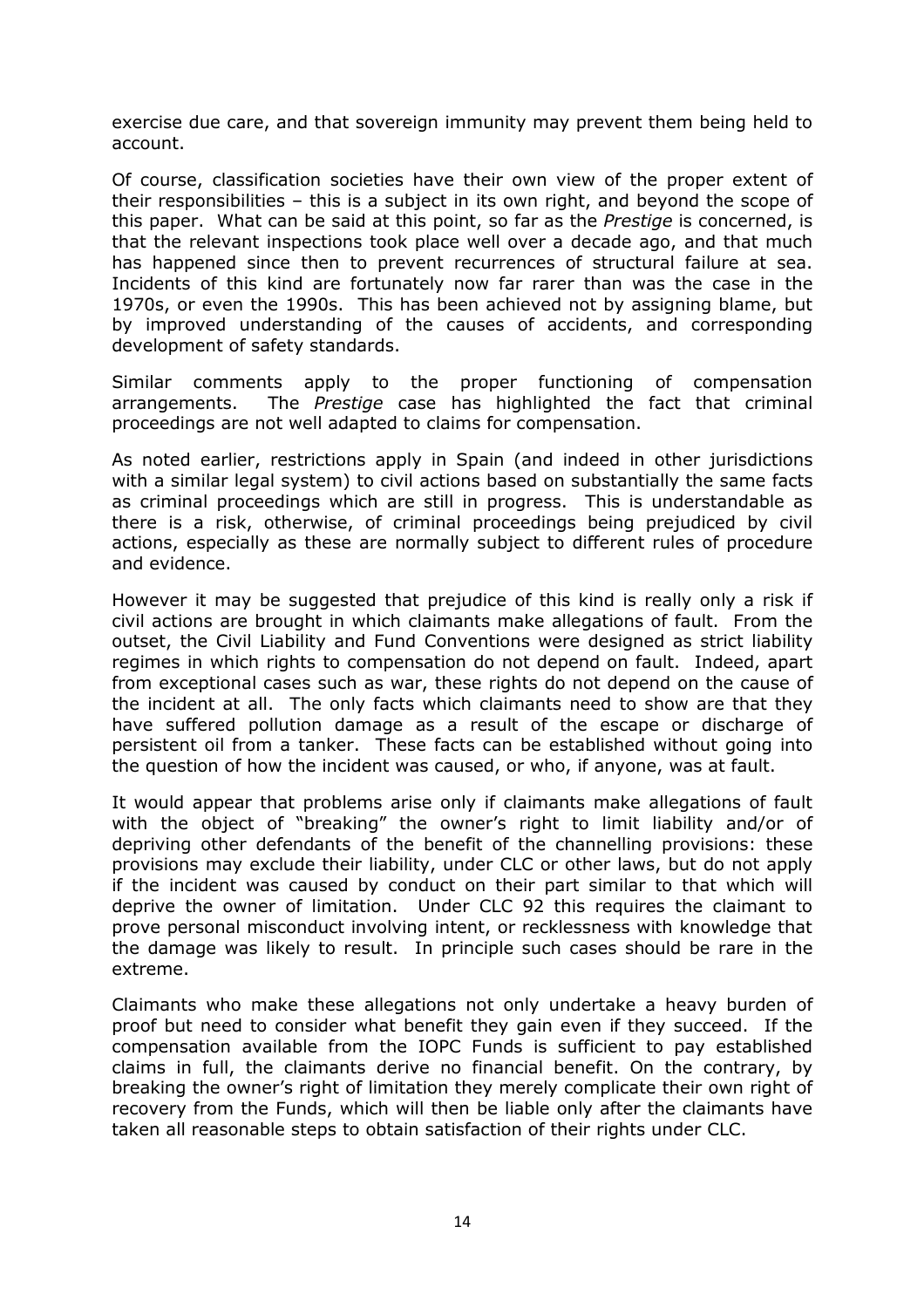Claimants therefore benefit from these allegations only if (a) the established claims exceed the available compensation, and (b) it is possible actually to recover from the owner an amount exceeding the IOPC Fund's liability limit, and/or to make a recovery from another defendant.

In the Prestige incident the established claims clearly will considerably exceed the liability limit of the 1992 Fund at the time of the incident. However the findings of the criminal court come nowhere near providing any grounds for questioning the owner's right of limitation, or indeed for depriving any other party of the benefit of the channelling provisions.

Furthermore, even if the owner's right of limitation were capable of being broken, there remains the question of how a recovery above the CLC limit could be enforced. Unless the owner is a large corporation with a fleet of sister-ships in common ownership, recovery will normally depend on whether it can be made from the ship's insurers. Rights of direct action against insurers under CLC are restricted to the CLC limit, irrespective of whether the owner's right of limitation has been lost. Claims against P&I Clubs based on English direct action legislation will be subject to the Club rules, including arbitration and 'pay to be paid' provisions. Where they rely on foreign legislation, the English courts will likewise regard them as subject to the Club rules if they interpret the legislation along the lines adopted by the High Court in the Prestige case.

Given the decisions of the Spanish criminal court, no conflict has so far arisen between judgments of the courts in the two countries. It remains to be seen whether any conflict arises at a later date – either as a result of an appeal in the criminal proceedings or of civil actions. Even if the Spanish courts were ever to give judgment requiring the London Club to pay more than the CLC limit, it must be questionable whether this would be enforced in England against the background of the decision which the High Court has already made.

These considerations all lead to the conclusion that the prospects of claimants' compensation recoveries being improved by allegations of fault are usually extremely small. This makes it questionable whether these allegations are really necessary or appropriate if, as a consequence, determination of their compensation claims by the courts has to await the conclusion of criminal proceedings.

The long delay which this can cause is problematic not only for the claimants who wish to refer their claims to the courts. It is also problematic for parties whose claims can be settled out of court. That is because the amount actually paid to them will be normally be no more than a percentage of the agreed amount, so long as there is a risk of the established claims exceeding the available compensation. When claims are referred to the courts this is normally because they have been disputed by the IOPC Funds on the grounds that they do not satisfy their admissibility criteria. So long as they remain pending before the courts there is uncertainty as to the total amount for which claims will be established, and interim payments to other parties are likely to be set at a cautious level.

These are problems for which two remedies may be suggested. One would be for States to consider amending their domestic legislation to make it possible for compensation claims under the international regime – against the owner, insurer